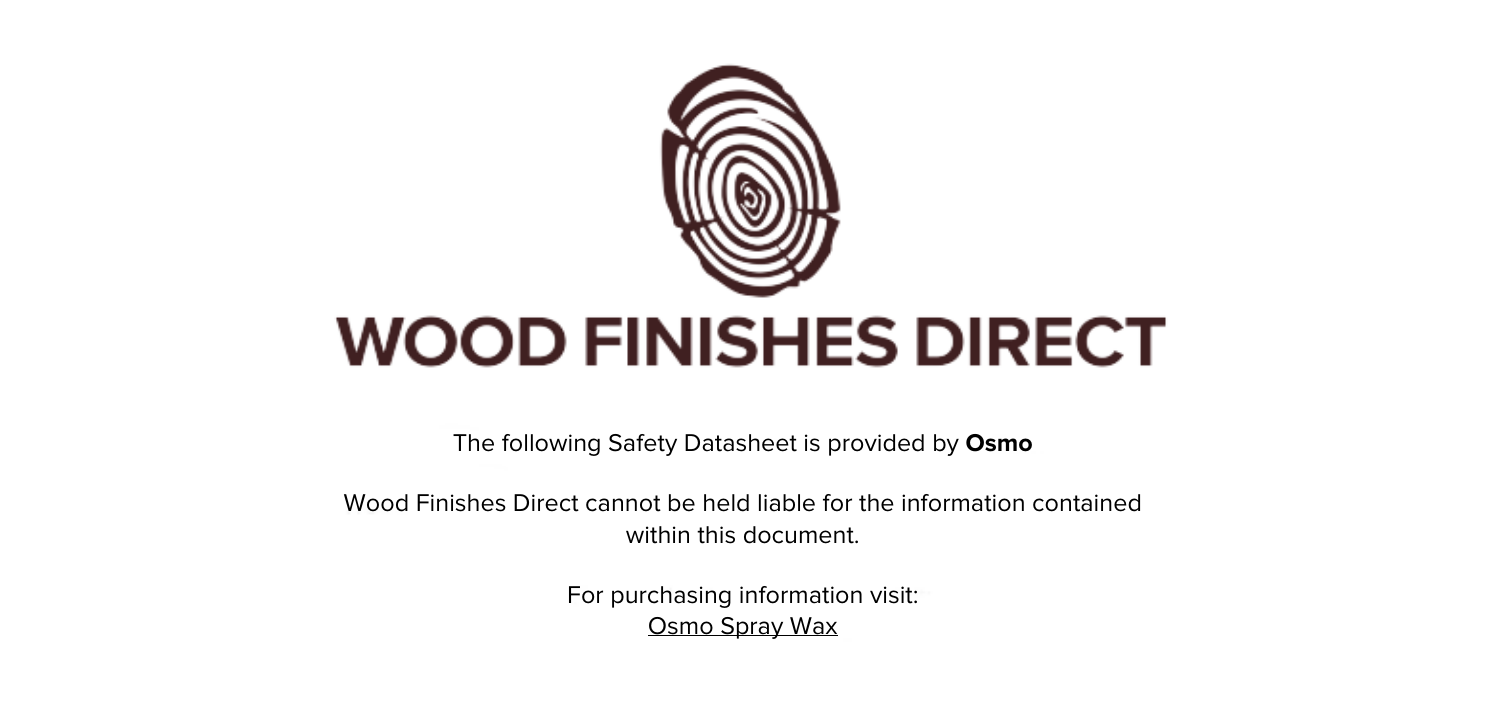Page 1/11



*Material Safety Data Sheets*

*according to 1907/2006/EC, Article 31*

Printing date 09.07.2018 Version number 2 Revision: 02.05.2018

| 1.1 Product identifier                               |                                                                                     |
|------------------------------------------------------|-------------------------------------------------------------------------------------|
| Trade name:                                          | <b>Osmo Spray-Wax</b>                                                               |
| Article number:                                      | 3009 Clear Semi-matt; 3010 Natural; 3012 White Opaque; 3013 Black Opaque; 3066      |
|                                                      | White Weiß Transparent; 3084 Clear Matt; 3085 Clear Satin; 3086 Clear Gloss;        |
| 1.2 Relevant identified uses of the                  |                                                                                     |
| substance or mixture and uses                        | No further relevant information available.                                          |
| advised against                                      |                                                                                     |
| Application of the substance / the                   |                                                                                     |
| mixture                                              | Coating compound/ Surface coating/ paint                                            |
|                                                      | Paint                                                                               |
| 1.3 Details of the supplier of the safety data sheet |                                                                                     |
| Manufacturer/Supplier:                               | Osmo Holz und Color GmbH & Co. KG                                                   |
|                                                      | Affhüppen Esch 12                                                                   |
|                                                      | D-48231 Warendorf                                                                   |
| Further information obtainable                       |                                                                                     |
| from:                                                | Product safety department                                                           |
|                                                      | Phone: +49 (0) 251 / 692 - 188                                                      |
|                                                      | Fax: +49 (0) 251 / 692 - 462                                                        |
|                                                      | e-mail: helmut.starp@osmo.de                                                        |
| 1.4 Emergency telephone                              |                                                                                     |
| number:                                              | emergency phone no. Berlin (24h): +49 (0) 30 / 30686 790 advisory service in German |
|                                                      | and English                                                                         |

#### *SECTION 2: Hazards identification*

*2.1 Classification of the substance or mixture Classification according to Regulation (EC) No 1272/2008*

Flam. Liq. 3 H226 Flammable liquid and vapour.

| 2.2 Label elements                |                                   |                                                                         |                    |  |  |
|-----------------------------------|-----------------------------------|-------------------------------------------------------------------------|--------------------|--|--|
| Labelling according to Regulation |                                   |                                                                         |                    |  |  |
| (EC) No 1272/2008                 |                                   | The product is classified and labelled according to the CLP regulation. |                    |  |  |
| <b>Hazard pictograms</b>          | Ø                                 |                                                                         |                    |  |  |
|                                   | GHS02                             |                                                                         |                    |  |  |
| Signal word                       | Warning                           |                                                                         |                    |  |  |
| <b>Hazard statements</b>          | H226 Flammable liquid and vapour. |                                                                         |                    |  |  |
| <b>Precautionary statements</b>   |                                   | Keep out of reach of children.                                          |                    |  |  |
|                                   |                                   | If medical advice is needed, have product container or label at hand.   |                    |  |  |
|                                   | P <sub>210</sub>                  | Keep away from heat. - No smoking.                                      |                    |  |  |
|                                   | P <sub>260</sub>                  | Do not breathe spray.                                                   |                    |  |  |
|                                   | P <sub>271</sub>                  | Use only outdoors or in a well-ventilated area.                         |                    |  |  |
|                                   | P <sub>280</sub>                  | Wear protective gloves / eye protection.                                |                    |  |  |
|                                   |                                   |                                                                         | (Contd. on page 2) |  |  |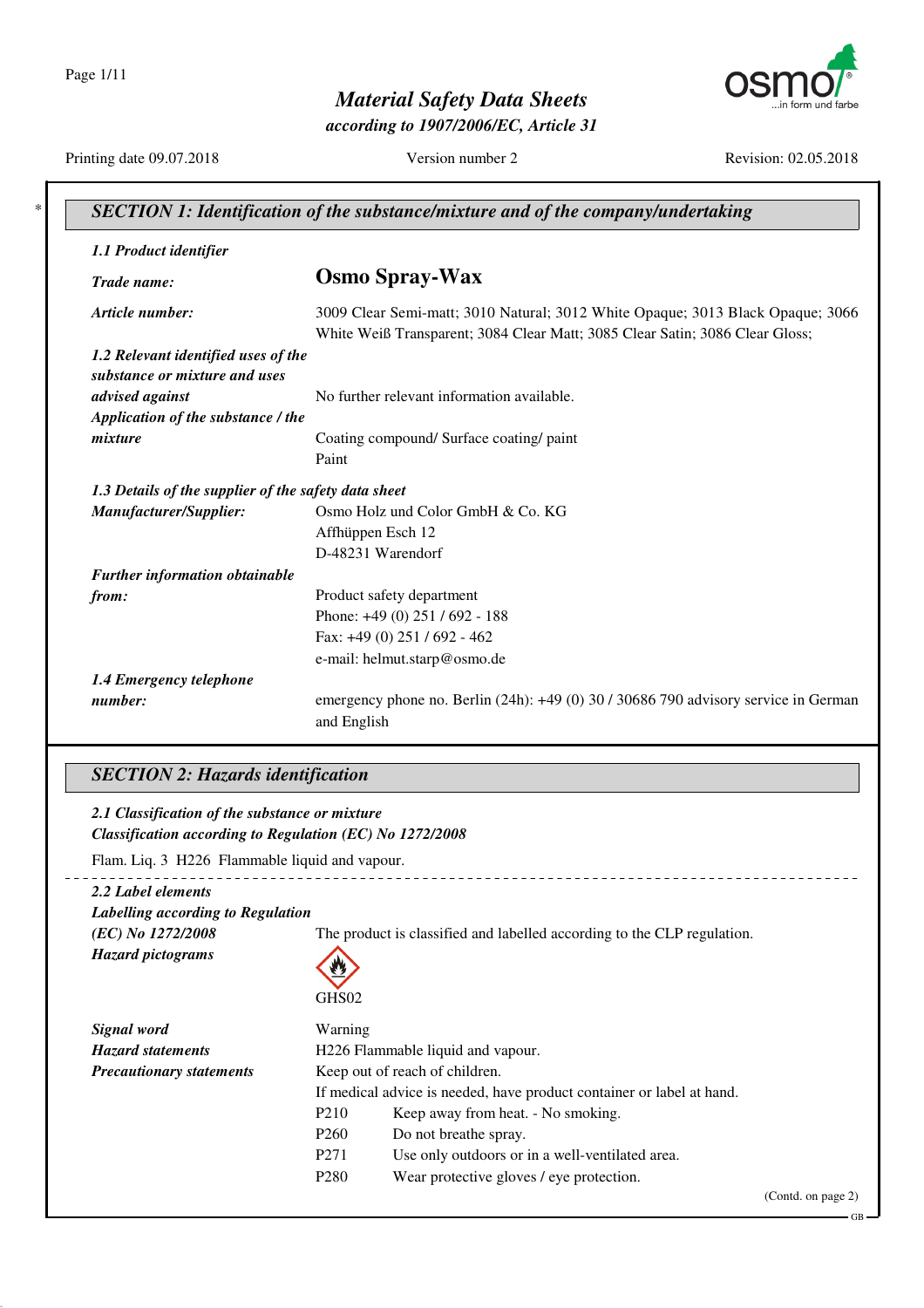Page 2/11



GB

### *Material Safety Data Sheets*

*according to 1907/2006/EC, Article 31*

Printing date 09.07.2018 Version number 2 Revision: 02.05.2018

| EINECS: 252-104-2<br>Reg.nr.: 01-2119450011-60                    | substance with a Community workplace exposure limit                                                                                      |                                                                                       |  |  |  |
|-------------------------------------------------------------------|------------------------------------------------------------------------------------------------------------------------------------------|---------------------------------------------------------------------------------------|--|--|--|
| CAS: 34590-94-8                                                   | Dipropylene glycol monomethyl ether                                                                                                      | $\leq 2.5\%$                                                                          |  |  |  |
| Reg.nr.: 01-2119471843-32                                         | $\leftrightarrow$ Flam. Liq. 3, H226; $\leftrightarrow$ Asp. Tox. 1, H304; $\leftrightarrow$ STOT SE 3, H336; Aquatic<br>Chronic 3, H412 |                                                                                       |  |  |  |
| Reg.nr.: 01-2119457273-39<br>EC number: 927-241-2                 | aliphatic hydrocarbons, C9-C10                                                                                                           | $10 - 15%$                                                                            |  |  |  |
| EC number: 918-481-9<br>Index number: 649-327-00-6                | aliphatic hydrocarbons, C10-C13<br>$\diamond$ Asp. Tox. 1, H304                                                                          | 25-50%                                                                                |  |  |  |
| <b>Dangerous components:</b>                                      |                                                                                                                                          |                                                                                       |  |  |  |
| 3.2 Mixtures<br>Description:                                      | Mixture of substances listed below with nonhazardous additions.                                                                          |                                                                                       |  |  |  |
|                                                                   | <b>SECTION 3: Composition/information on ingredients</b>                                                                                 |                                                                                       |  |  |  |
| $v P v B$ :                                                       | Not applicable.                                                                                                                          |                                                                                       |  |  |  |
| <b>PBT:</b>                                                       | Not applicable.                                                                                                                          |                                                                                       |  |  |  |
| <b>Results of PBT and vPvB assessment</b>                         |                                                                                                                                          |                                                                                       |  |  |  |
| 2.3 Other hazards                                                 |                                                                                                                                          |                                                                                       |  |  |  |
|                                                                   | contain NC (nitrocellulose). Risk of self-ignition.                                                                                      | Must not be applied on the same spraying stand as lacquers or lacquer corrosives that |  |  |  |
|                                                                   | in an airtight container (danger of self-ignition)                                                                                       |                                                                                       |  |  |  |
|                                                                   | Wash out any used cloth impregnated with this product immediately after use or store                                                     |                                                                                       |  |  |  |
| environment:                                                      | Warning:                                                                                                                                 |                                                                                       |  |  |  |
| <b>Information concerning</b><br>particular hazards for human and |                                                                                                                                          |                                                                                       |  |  |  |
|                                                                   | Always wear a dust mask when sanding.                                                                                                    |                                                                                       |  |  |  |
| <b>Additional information:</b>                                    | Observe the general safety regulations when handling chemicals.                                                                          |                                                                                       |  |  |  |
|                                                                   | Dispose of contents/container in accordance with national regulations.<br>P501                                                           |                                                                                       |  |  |  |
|                                                                   | P403+P235 Store in a well-ventilated place. Keep cool.                                                                                   |                                                                                       |  |  |  |
|                                                                   | P302+P352 IF ON SKIN: Wash with plenty of soap and water.<br>P370+P378 In case of fire: Use for extinction: CO2, powder or water spray.  |                                                                                       |  |  |  |
|                                                                   |                                                                                                                                          | (Contd. of page 1)                                                                    |  |  |  |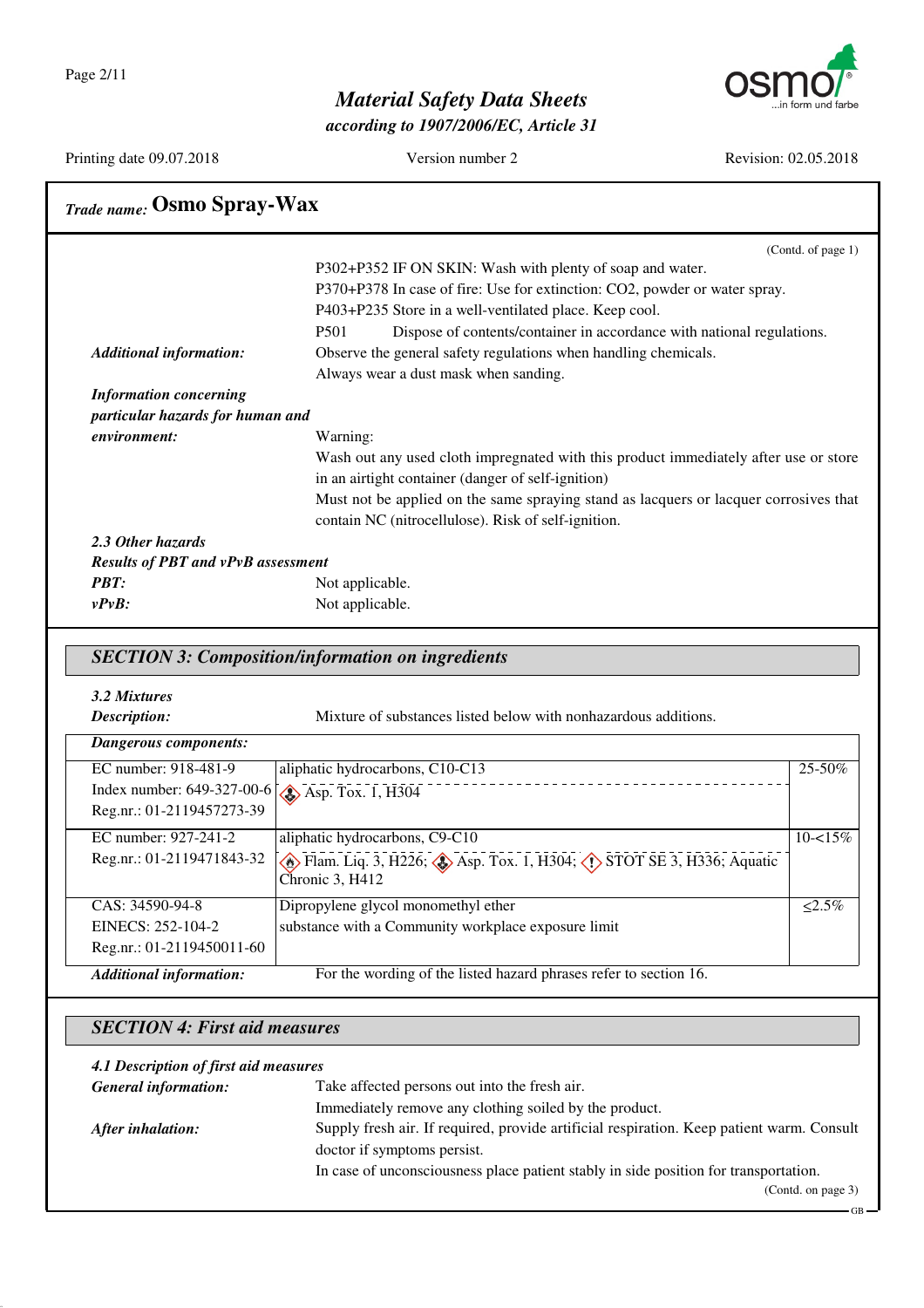

*according to 1907/2006/EC, Article 31*

Printing date 09.07.2018 Version number 2 Revision: 02.05.2018

GB

# *Trade name:* **Osmo Spray-Wax**

|                                 | (Contd. of page 2)                                                               |
|---------------------------------|----------------------------------------------------------------------------------|
| After skin contact:             | Immediately wash with water and soap and rinse thoroughly.                       |
|                                 | If skin irritation continues, consult a doctor.                                  |
| After eye contact:              | Rinse opened eye for several minutes under running water. Then consult a doctor. |
| After swallowing:               | If swallowed, seek medical advice immediately and show this container or label.  |
| 4.2 Most important symptoms and |                                                                                  |
| effects, both acute and delayed | <b>Dizziness</b>                                                                 |
|                                 | Headache                                                                         |
| 4.3 Indication of any immediate |                                                                                  |
| medical attention and special   |                                                                                  |
| <i>treatment needed</i>         | No further relevant information available.                                       |
|                                 |                                                                                  |

#### *SECTION 5: Firefighting measures*

| 5.1 Extinguishing media          |                                                                                         |
|----------------------------------|-----------------------------------------------------------------------------------------|
| Suitable extinguishing agents:   | CO2, powder or water spray. Fight larger fires with water spray or alcohol resistant    |
|                                  | foam.                                                                                   |
| For safety reasons unsuitable    |                                                                                         |
| extinguishing agents:            | Water with full jet                                                                     |
| 5.2 Special hazards arising from |                                                                                         |
| <i>the substance or mixture</i>  | Formation of toxic gases is possible during heating or in case of fire.                 |
| 5.3 Advice for firefighters      |                                                                                         |
| <b>Protective equipment:</b>     | Mouth respiratory protective device.                                                    |
| <b>Additional information</b>    | Cool endangered receptacles with water spray.                                           |
|                                  | Dispose of fire debris and contaminated fire fighting water in accordance with official |
|                                  | regulations.                                                                            |

#### *SECTION 6: Accidental release measures*

| 6.1 Personal precautions,<br>protective equipment and |                                                                                         |
|-------------------------------------------------------|-----------------------------------------------------------------------------------------|
| <i>emergency procedures</i>                           | Ensure adequate ventilation                                                             |
|                                                       | Wear protective equipment. Keep unprotected persons away.                               |
|                                                       | Keep away from ignition sources.                                                        |
| <b>6.2 Environmental precautions:</b>                 | Do not allow to enter sewers/ surface or ground water.                                  |
| 6.3 Methods and material for                          |                                                                                         |
| containment and cleaning up:                          | Warm water and cleansing agent                                                          |
|                                                       | Absorb with liquid-binding material (sand, diatomite, acid binders, universal binders). |
| <b>6.4 Reference to other sections</b>                | See Section 7 for information on safe handling.                                         |
|                                                       | See Section 8 for information on personal protection equipment.                         |
|                                                       | See Section 13 for disposal information.                                                |
|                                                       | (Contd. on page 4)                                                                      |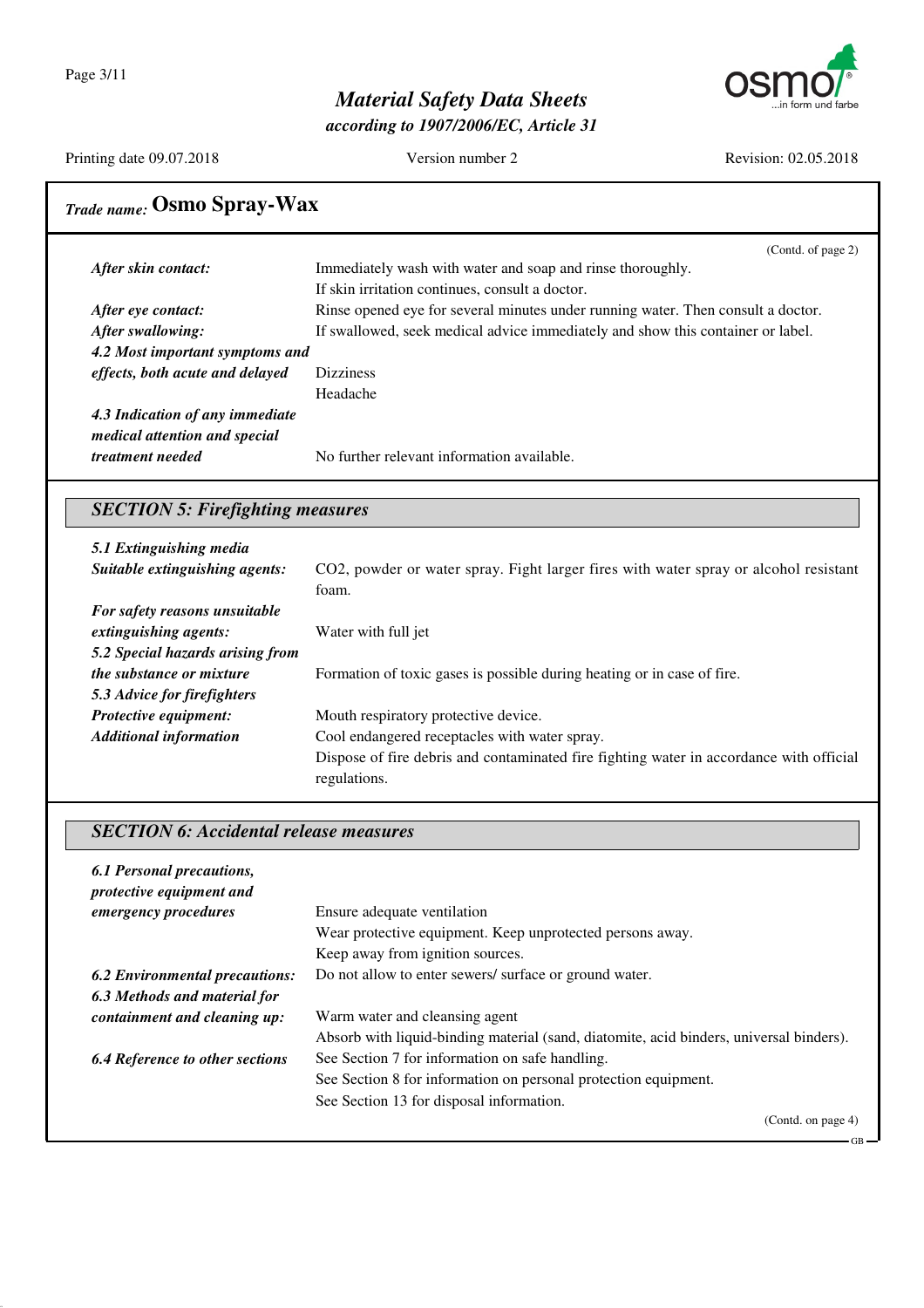

*according to 1907/2006/EC, Article 31*

Printing date 09.07.2018 Version number 2 Revision: 02.05.2018

(Contd. of page 3)

# *Trade name:* **Osmo Spray-Wax**

#### *SECTION 7: Handling and storage 7.1 Precautions for safe handling* Keep away from heat and direct sunlight. Use only in well ventilated areas. Keep receptacles tightly sealed. Prevent formation of aerosols. *Information about fire - and explosion protection:* Keep ignition sources away - Do not smoke. Protect against electrostatic charges. *7.2 Conditions for safe storage, including any incompatibilities Storage: Requirements to be met by storerooms and receptacles:* Store only in the original receptacle. Store in a cool location. *Information about storage in one common storage facility:* Do not store together with alkalis (caustic solutions). Do not store together with oxidising and acidic materials. *Further information about storage conditions:* Keep container tightly sealed. Store in cool, dry conditions in well sealed receptacles.

*Storage class:* 3 7.3 Specific end use(s) No further relevant information available.

#### *SECTION 8: Exposure controls/personal protection*

*Additional information about design of technical facilities:* No further data; see item 7.

*8.1 Control parameters*

|                       |                                                          | Ingredients with limit values that require monitoring at the workplace: |  |
|-----------------------|----------------------------------------------------------|-------------------------------------------------------------------------|--|
|                       | aliphatic hydrocarbons, C10-C13                          |                                                                         |  |
|                       |                                                          | TWA $(8 H)$ Long-term value: 1.000 mg/m <sup>3</sup> , 150 ppm ppm      |  |
|                       | Source: UK SIA                                           |                                                                         |  |
|                       | 34590-94-8 Dipropylene glycol monomethyl ether           |                                                                         |  |
| <b>WEL</b>            | Long-term value: $308 \text{ mg/m}^3$ , $50 \text{ ppm}$ |                                                                         |  |
|                       | Sk                                                       |                                                                         |  |
|                       | <b>Additional information:</b>                           | The lists valid during the making were used as basis.                   |  |
| 8.2 Exposure controls |                                                          |                                                                         |  |
|                       | <b>Personal protective equipment:</b>                    |                                                                         |  |
|                       | General protective and hygienic                          |                                                                         |  |
| measures:             |                                                          | Do not eat, drink, smoke or sniff while working.                        |  |
|                       |                                                          |                                                                         |  |

(Contd. on page 5)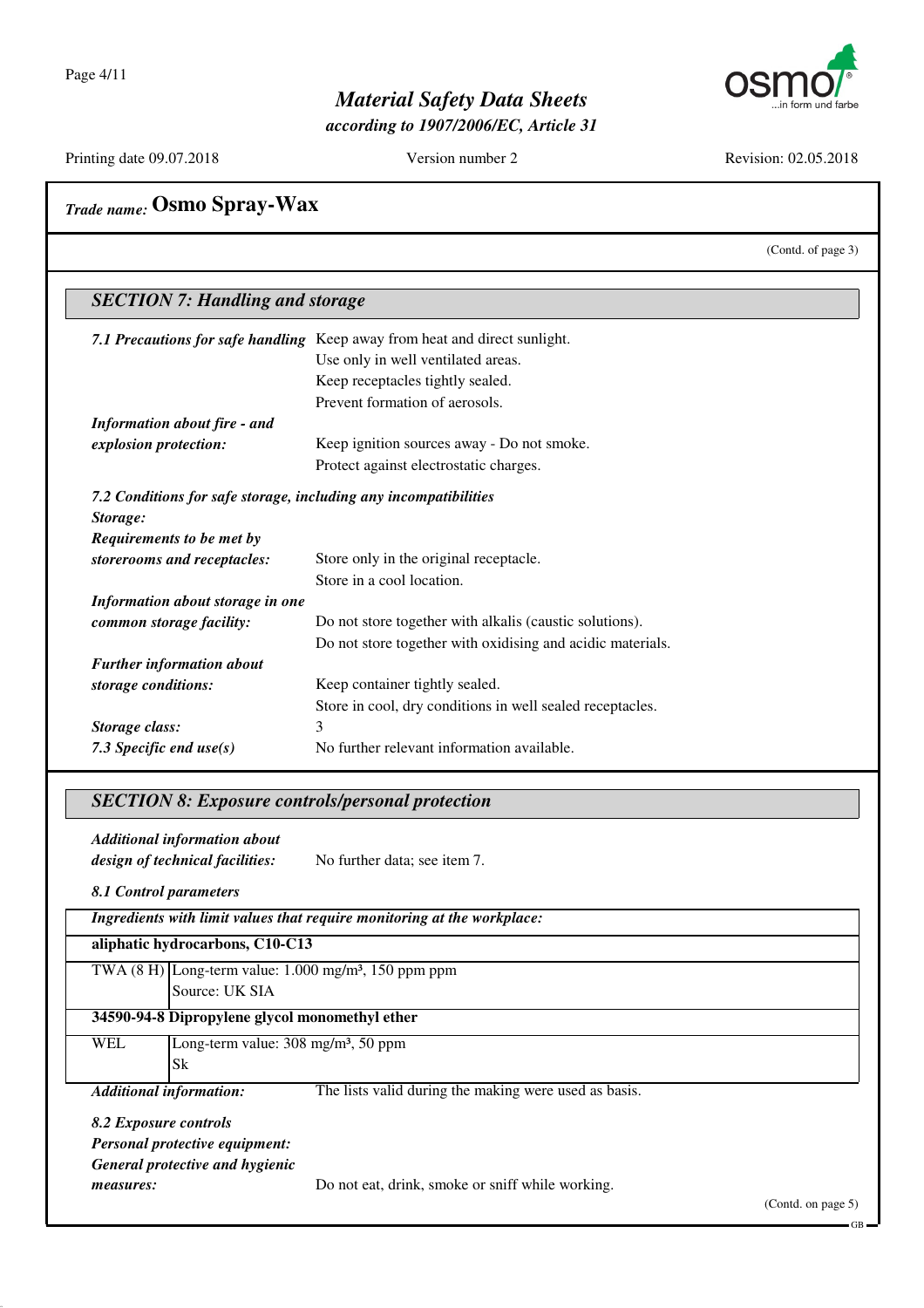Page 5/11



### *Material Safety Data Sheets*

*according to 1907/2006/EC, Article 31*

Printing date 09.07.2018 Version number 2 Revision: 02.05.2018

GB

# *Trade name:* **Osmo Spray-Wax**

|                                  | (Contd. of page 4)                                                                                                              |
|----------------------------------|---------------------------------------------------------------------------------------------------------------------------------|
|                                  | Do not carry product impregnated cleaning cloths in trouser pockets.                                                            |
|                                  | Wash hands before breaks and at the end of work.                                                                                |
|                                  | Do not inhale gases / fumes / aerosols.                                                                                         |
|                                  | Avoid contact with the eyes and skin.                                                                                           |
| <b>Respiratory protection:</b>   | Not necessary if room is well-ventilated.                                                                                       |
|                                  | In case of brief exposure or low pollution use respiratory filter device. In case of                                            |
|                                  | intensive or longer exposure use self-contained respiratory protective device.                                                  |
|                                  | Gas filter EN 14387 Type A (organic gas / vapor (boiling point > $65^{\circ}$ C)).                                              |
| <b>Protection of hands:</b>      | Protective gloves                                                                                                               |
|                                  | Selection of the glove material on consideration of the penetration times, rates of                                             |
|                                  | diffusion and the degradation                                                                                                   |
|                                  | To avoid skin problems reduce the wearing of gloves to the required minimum.                                                    |
| <b>Material of gloves</b>        | Nitrile rubber, NBR                                                                                                             |
|                                  | <b>Penetration time of glove material</b> The exact break trough time has to be found out by the manufacturer of the protective |
|                                  | gloves and has to be observed.                                                                                                  |
| For the permanent contact gloves |                                                                                                                                 |
| made of the following materials  |                                                                                                                                 |
| are suitable:                    | Nitrile rubber, NBR                                                                                                             |
|                                  | Recommended thickness of the material: $\geq 0.4$ mm                                                                            |
|                                  | For the mixture of chemicals mentioned below the penetration time has to be at least                                            |
|                                  | 480 minutes (Permeation according to EN 374 Part 3: Level 6).                                                                   |
| For the permanent contact of a   |                                                                                                                                 |
| maximum of 15 minutes gloves     |                                                                                                                                 |
| made of the following materials  |                                                                                                                                 |
| are suitable:                    | Nitrile rubber, NBR                                                                                                             |
| Eye protection:                  | Tightly sealed goggles                                                                                                          |
| <b>Body protection:</b>          | Protective work clothing                                                                                                        |

#### *SECTION 9: Physical and chemical properties*

| 9.1 Information on basic physical and chemical properties |                                    |                       |
|-----------------------------------------------------------|------------------------------------|-----------------------|
| <b>General Information</b>                                |                                    |                       |
| <i>Appearance:</i>                                        |                                    |                       |
| Form:                                                     | <b>Viscous</b>                     |                       |
| Colour:                                                   | According to product specification |                       |
| Odour:                                                    | Mild                               |                       |
| Change in condition                                       |                                    |                       |
| Melting point/freezing point:                             | Undetermined.                      |                       |
| Initial boiling point and boiling range: $144^{\circ}$ C  |                                    |                       |
| <b>Flash point:</b>                                       | $>$ 30 °C (DIN EN ISO 2719)        |                       |
| <i>Ignition temperature:</i>                              | 240 °C                             |                       |
|                                                           |                                    | (Contd. on page $6$ ) |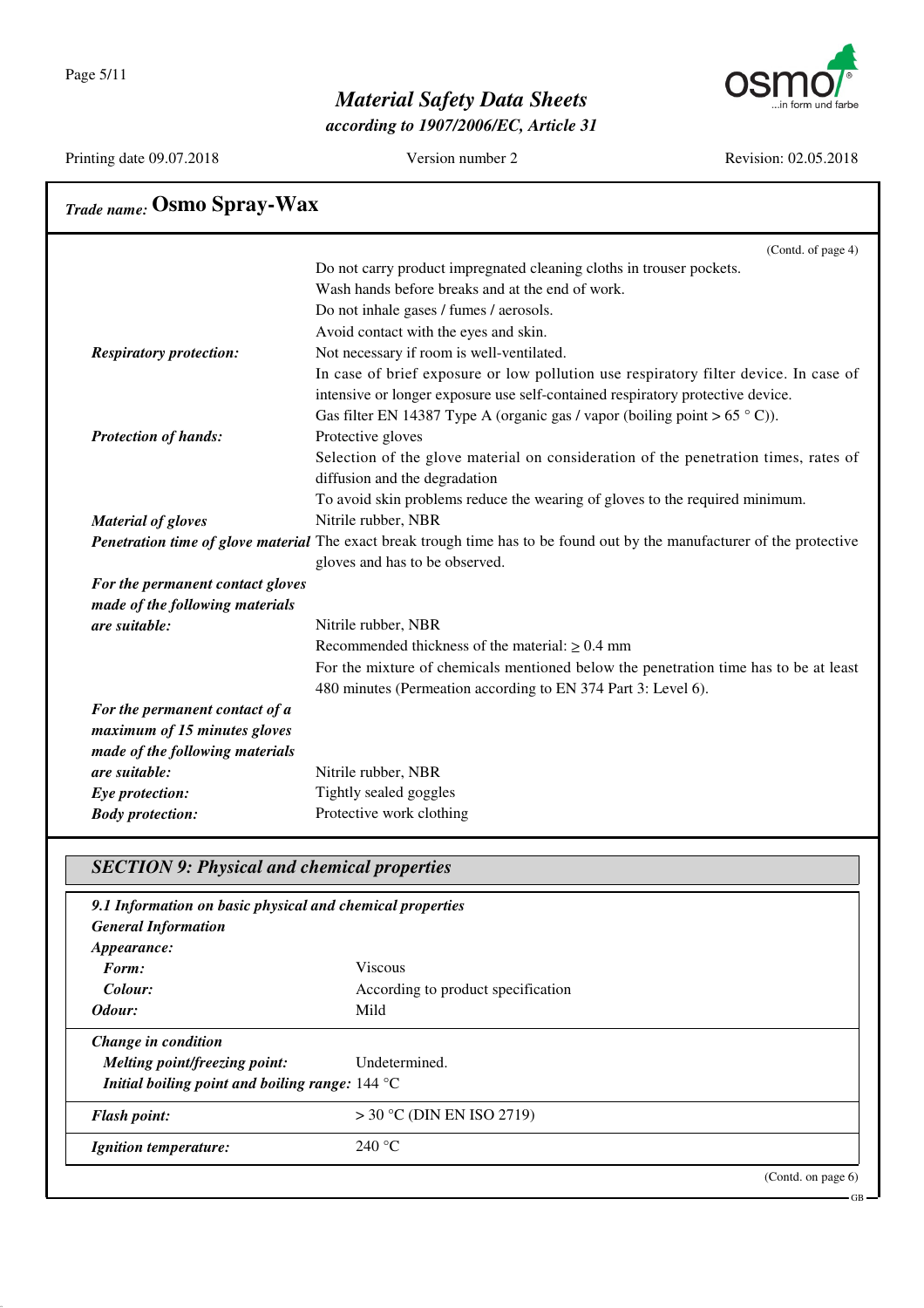

*according to 1907/2006/EC, Article 31*

Printing date 09.07.2018 Version number 2 Revision: 02.05.2018

GB

# *Trade name:* **Osmo Spray-Wax**

|                                   | (Contd. of page 5)                                                                             |  |
|-----------------------------------|------------------------------------------------------------------------------------------------|--|
| <b>Auto-ignition temperature:</b> | Product is not selfigniting.                                                                   |  |
| <b>Explosive properties:</b>      | Product is not explosive. However, formation of explosive air/vapour mixtures<br>are possible. |  |
| <b>Explosion limits:</b>          |                                                                                                |  |
| Lower:                            | $0.6$ Vol $%$                                                                                  |  |
| <b>Upper:</b>                     | 7.0 Vol $%$                                                                                    |  |
| Vapour pressure at 20 $°C$ :      | $10$ hPa                                                                                       |  |
| Density at 20 $\mathrm{C}$ :      | $0.85 - 1.08$ g/cm <sup>3</sup> (DIN 51757)                                                    |  |
| Solubility in / Miscibility with  |                                                                                                |  |
| water:                            | Not miscible or difficult to mix.                                                              |  |
| Viscosity:                        |                                                                                                |  |
| Dynamic:                          | Not determined.                                                                                |  |
| Kinematic at 20 $^{\circ}C$ :     | 20–35 s (DIN 53211/4mm)                                                                        |  |
|                                   | $>21$ mm <sup>2</sup> /s (40°C)                                                                |  |
| <b>Solvent separation test:</b>   | $<$ 3 % (ADR 2.2.3.1.4 f)                                                                      |  |
| Solvent content:                  |                                                                                                |  |
| $VOC$ (EC)                        | $<$ 500 g/l (VOC-max. Cat A/i (2010) = 500 g/l)                                                |  |
| 9.2 Other information             | No further relevant information available.                                                     |  |

#### *SECTION 10: Stability and reactivity*

| <b>10.1 Reactivity</b><br>10.2 Chemical stability | No further relevant information available.                                           |
|---------------------------------------------------|--------------------------------------------------------------------------------------|
| <b>Thermal decomposition /</b>                    |                                                                                      |
| <i>conditions to be avoided:</i>                  | No decomposition if used according to specifications.                                |
| 10.3 Possibility of hazardous                     |                                                                                      |
| reactions                                         | Reacts with fabric soaked in the product (e.g. cleaning wool).                       |
| 10.4 Conditions to avoid                          | No further relevant information available.                                           |
| 10.5 Incompatible materials:                      | No further relevant information available.                                           |
| 10.6 Hazardous decomposition                      |                                                                                      |
| <i>products:</i>                                  | Carbon monoxide and carbon dioxide                                                   |
|                                                   | Nitrogen oxides (NOx)                                                                |
| <b>Additional information:</b>                    | Warning:                                                                             |
|                                                   | Wash out any used cloth impregnated with this product immediately after use or store |
|                                                   | in an airtight container (danger of self-ignition)                                   |
|                                                   | (Contd. on page 7)                                                                   |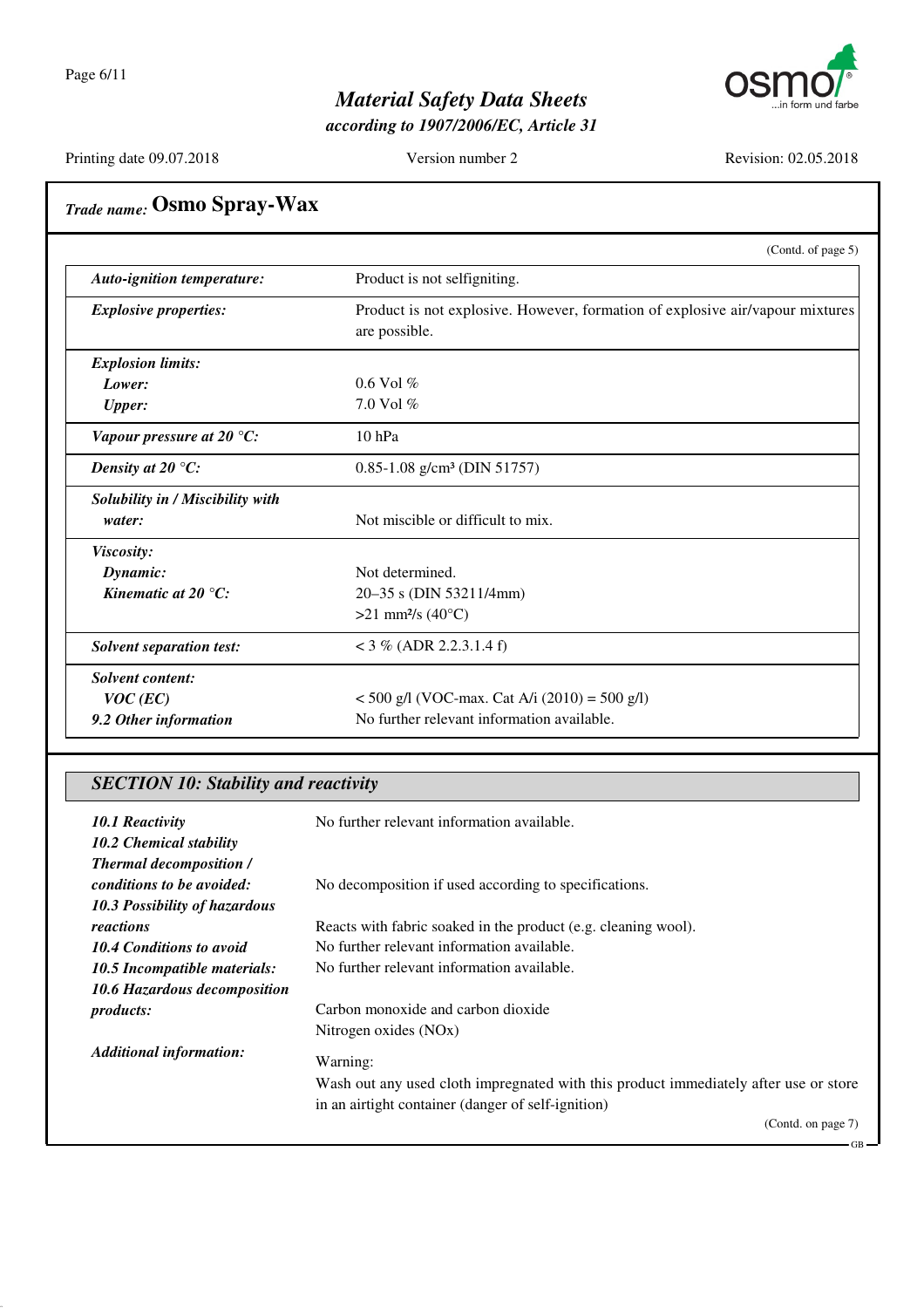

*according to 1907/2006/EC, Article 31*

Printing date 09.07.2018 Version number 2 Revision: 02.05.2018

GB

# *Trade name:* **Osmo Spray-Wax**

(Contd. of page 6) Must not be applied on the same spraying stand as lacquers or lacquer corrosives that contain NC (nitrocellulose). Risk of self-ignition.

#### *SECTION 11: Toxicological information*

|  | 11.1 Information on toxicological effects |  |  |  |  |
|--|-------------------------------------------|--|--|--|--|
|--|-------------------------------------------|--|--|--|--|

*Acute toxicity* Based on available data, the classification criteria are not met.

|                                                                                | LD/LC50 values relevant for classification:    |                                                  |                                                                                     |  |  |  |
|--------------------------------------------------------------------------------|------------------------------------------------|--------------------------------------------------|-------------------------------------------------------------------------------------|--|--|--|
| aliphatic hydrocarbons, C10-C13                                                |                                                |                                                  |                                                                                     |  |  |  |
| Oral                                                                           | LD50                                           | $>$ 5000 mg/kg (rat) (OECD 401)                  |                                                                                     |  |  |  |
| Dermal                                                                         | LD50                                           | $> 5000$ mg/kg (rat) (OECD 402)                  |                                                                                     |  |  |  |
|                                                                                | Inhalative LC50 / 4h                           | $21 \text{ mg/l}$ (rat) (OECD 403)               |                                                                                     |  |  |  |
|                                                                                | aliphatic hydrocarbons, C9-C10                 |                                                  |                                                                                     |  |  |  |
| Oral                                                                           | LD50                                           | $>2000$ mg/kg (rat)                              |                                                                                     |  |  |  |
| Dermal                                                                         | LD50                                           |                                                  | $>2000$ mg/kg (rat)                                                                 |  |  |  |
|                                                                                | Inhalative $LC50/4h$                           |                                                  | $>20$ mg/l (rat)                                                                    |  |  |  |
|                                                                                | 34590-94-8 Dipropylene glycol monomethyl ether |                                                  |                                                                                     |  |  |  |
| O <sub>ral</sub>                                                               | LD50                                           | $> 5000$ mg/kg (rat)                             |                                                                                     |  |  |  |
| Dermal                                                                         | LD50                                           | $>$ 2000 mg/kg (rat)                             |                                                                                     |  |  |  |
|                                                                                |                                                |                                                  | 13000 - 14000 mg/kg (rabbit)                                                        |  |  |  |
|                                                                                | Inhalative LC50 / 4h                           | $500$ mg/l (rat)                                 |                                                                                     |  |  |  |
|                                                                                |                                                | $LC50/72h$ 0.76 mg/l (selenastrum capricornutum) |                                                                                     |  |  |  |
|                                                                                | <b>Primary irritant effect:</b>                |                                                  |                                                                                     |  |  |  |
|                                                                                | <b>Skin corrosion/irritation</b>               |                                                  | At long or repeated contact with skin it may cause dermatitis due to the degreasing |  |  |  |
|                                                                                |                                                |                                                  | effect of the solvent.                                                              |  |  |  |
|                                                                                | Serious eye damage/irritation                  |                                                  | Based on available data, the classification criteria are not met.                   |  |  |  |
|                                                                                | <b>Respiratory or skin sensitisation</b>       |                                                  | Based on available data, the classification criteria are not met.                   |  |  |  |
| <b>CMR</b> effects (carcinogenity, mutagenicity and toxicity for reproduction) |                                                |                                                  |                                                                                     |  |  |  |
| Germ cell mutagenicity                                                         |                                                |                                                  | Based on available data, the classification criteria are not met.                   |  |  |  |
| Carcinogenicity                                                                |                                                |                                                  | Based on available data, the classification criteria are not met.                   |  |  |  |
|                                                                                | Reproductive toxicity                          |                                                  | Based on available data, the classification criteria are not met.                   |  |  |  |
| <b>STOT-single exposure</b>                                                    |                                                |                                                  | Based on available data, the classification criteria are not met.                   |  |  |  |
| <b>STOT-repeated exposure</b>                                                  |                                                |                                                  | Based on available data, the classification criteria are not met.                   |  |  |  |
| <b>Aspiration hazard</b>                                                       |                                                |                                                  | Based on available data, the classification criteria are not met.                   |  |  |  |
|                                                                                |                                                |                                                  | (Contd. on page 8)                                                                  |  |  |  |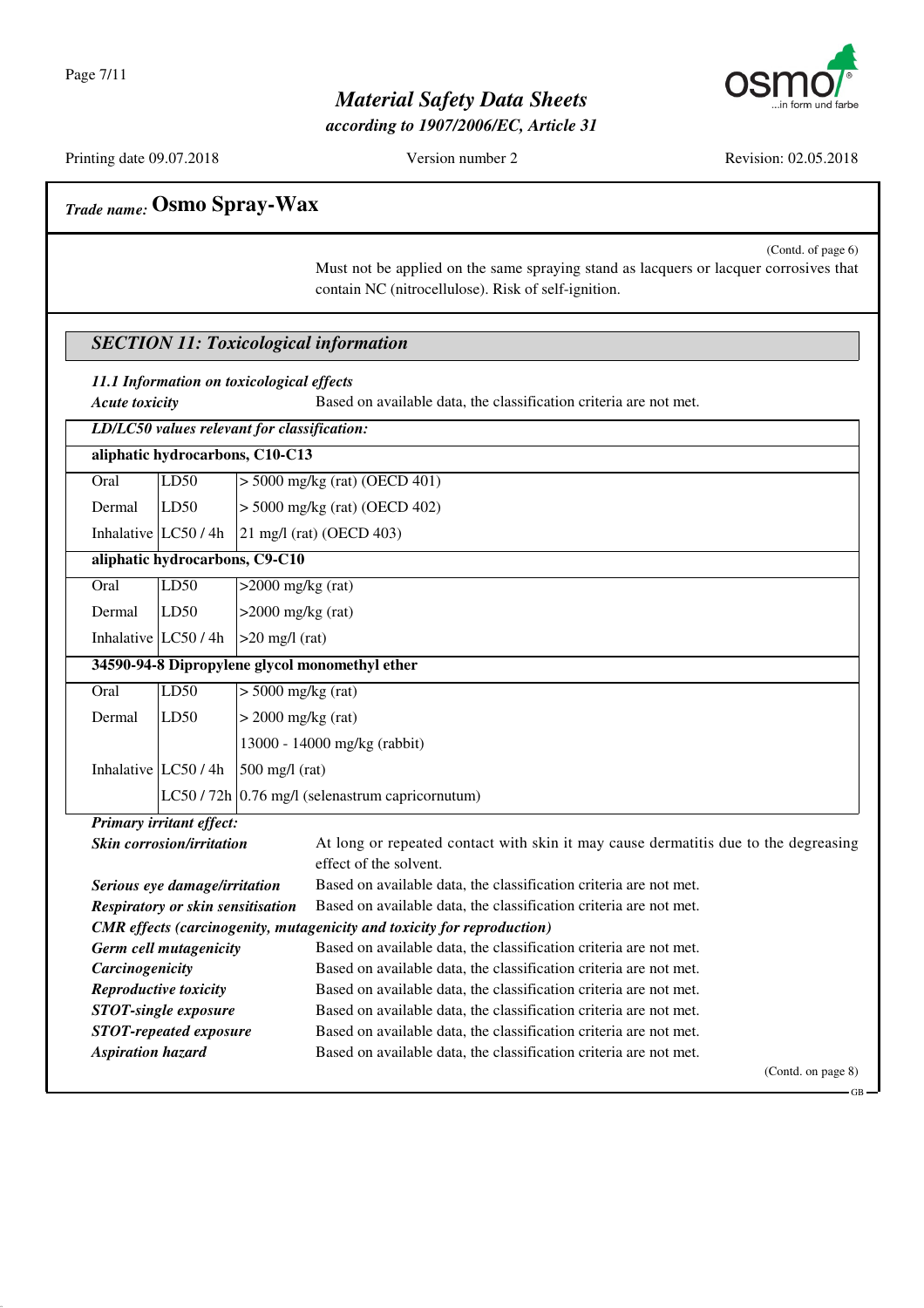

*according to 1907/2006/EC, Article 31*

Printing date 09.07.2018 Version number 2 Revision: 02.05.2018

| <b>Trade name: Osmo Spray-Wax</b>                                     |                                                     |                                                                                    |  |  |
|-----------------------------------------------------------------------|-----------------------------------------------------|------------------------------------------------------------------------------------|--|--|
|                                                                       |                                                     | (Contd. of page 7)                                                                 |  |  |
| <b>SECTION 12: Ecological information</b>                             |                                                     |                                                                                    |  |  |
| 12.1 Toxicity                                                         |                                                     |                                                                                    |  |  |
| <b>Aquatic toxicity:</b>                                              |                                                     |                                                                                    |  |  |
| aliphatic hydrocarbons, C10-C13                                       |                                                     |                                                                                    |  |  |
| EC50/48h                                                              |                                                     | $> 1000$ mg/l (daphnia) (OECD 202)                                                 |  |  |
| EC50/72h                                                              |                                                     | $> 1000$ mg/l (algae) (OECD 201)                                                   |  |  |
| LC50/96h                                                              |                                                     | $> 1000$ mg/l (fish) (OECD 203)                                                    |  |  |
| Biolog. Abbaubarkeit   (leicht abbaubar)                              |                                                     |                                                                                    |  |  |
| aliphatic hydrocarbons, C9-C10                                        |                                                     |                                                                                    |  |  |
| EC50/24h                                                              |                                                     | <130 mg/kg (Oncorhynchus mykiss (Regenbogenforelle))                               |  |  |
|                                                                       |                                                     | >100 mg/kg (selenastrum capricornutum)                                             |  |  |
|                                                                       |                                                     |                                                                                    |  |  |
| 34590-94-8 Dipropylene glycol monomethyl ether<br>1919 mg/l (daphnia) |                                                     |                                                                                    |  |  |
| EC50 / 48h (Static)                                                   |                                                     |                                                                                    |  |  |
| LC50 / 96h                                                            |                                                     | 5.3 mg/l (Oncorhynchus mykiss (Regenbogenforelle))                                 |  |  |
| LC50/48h                                                              | 10.2 mg/l (Oncorhynchus mykiss (Regenbogenforelle)) |                                                                                    |  |  |
|                                                                       |                                                     | 12.2 Persistence and degradability No further relevant information available.      |  |  |
| 12.3 Bioaccumulative potential                                        |                                                     | No further relevant information available.                                         |  |  |
| 12.4 Mobility in soil                                                 |                                                     | No further relevant information available.                                         |  |  |
| Additional ecological information:                                    |                                                     |                                                                                    |  |  |
| <b>General notes:</b>                                                 |                                                     | Water hazard class 1 (German Regulation) (Self-assessment): slightly hazardous for |  |  |
|                                                                       |                                                     | water                                                                              |  |  |
| 12.5 Results of PBT and vPvB assessment                               |                                                     |                                                                                    |  |  |
| <b>PBT:</b><br>$v P v B$ :                                            |                                                     | Not applicable.                                                                    |  |  |
| 12.6 Other adverse effects                                            |                                                     | Not applicable.<br>No further relevant information available.                      |  |  |
|                                                                       |                                                     |                                                                                    |  |  |
|                                                                       |                                                     |                                                                                    |  |  |
| <b>SECTION 13: Disposal considerations</b>                            |                                                     |                                                                                    |  |  |

#### *13.1 Waste treatment methods*

 $\Box$ 

*Recommendation* Must not be disposed together with household garbage. Do not allow product to reach sewage system.

| European waste catalogue |                                                                                                         |  |  |  |
|--------------------------|---------------------------------------------------------------------------------------------------------|--|--|--|
|                          | 08 01 11 <sup>*</sup> waste paint and varnish containing organic solvents or other dangerous substances |  |  |  |
|                          | 15 01 10*   packaging containing residues of or contaminated by dangerous substances                    |  |  |  |

#### *Uncleaned packaging:*

*Recommendation:* Disposal must be made according to official regulations.

(Contd. on page 9)

GB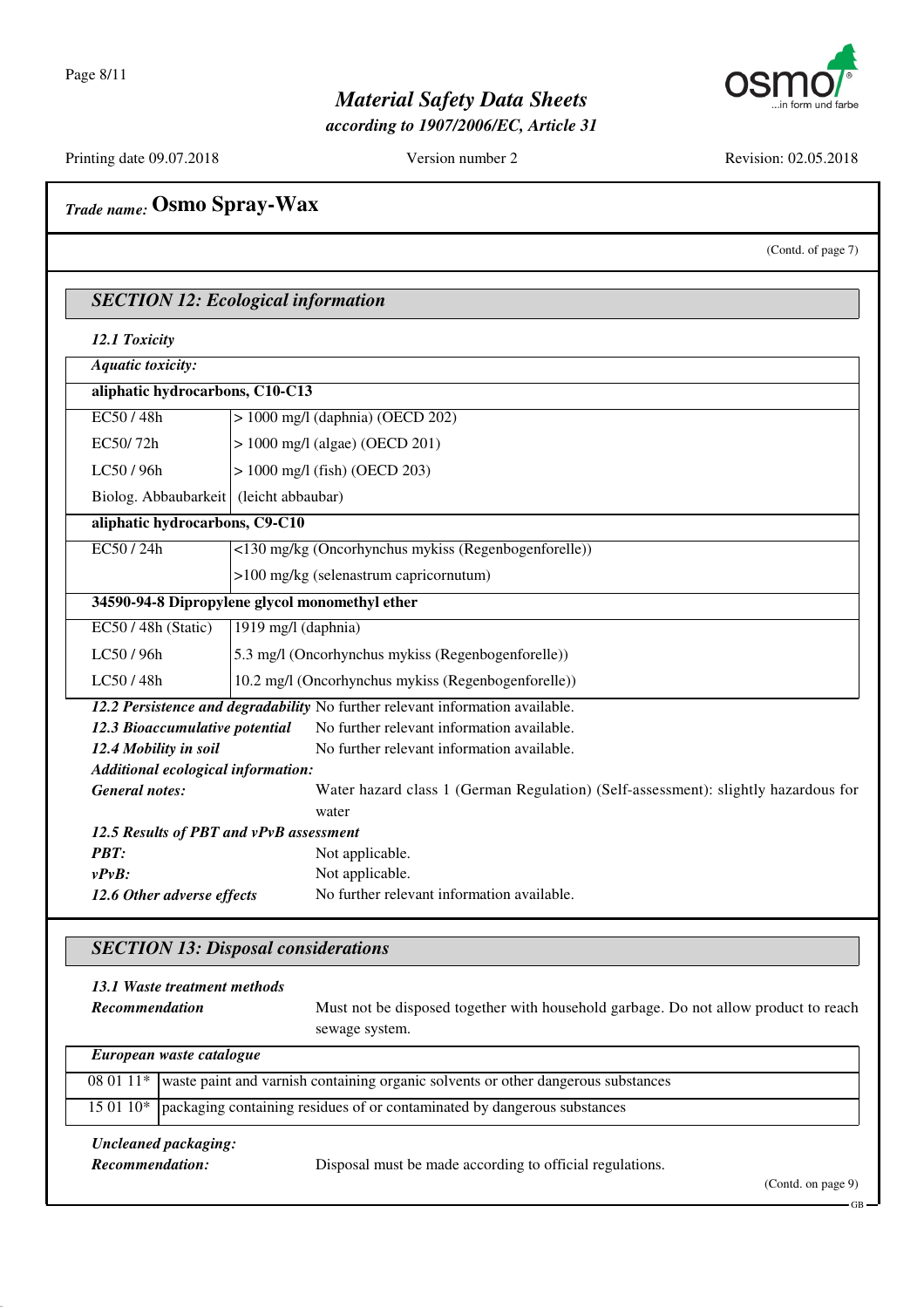Page 9/11



### *Material Safety Data Sheets*

*according to 1907/2006/EC, Article 31*

Printing date 09.07.2018 Version number 2 Revision: 02.05.2018

(Contd. of page 8)

 $\overline{CD}$ 

# *Trade name:* **Osmo Spray-Wax**

*Recommended cleansing agents:* Solvent naphtha

| 14.1 UN-Number<br>ADR, IMDG, IATA<br><b>UN1263</b><br>14.2 UN proper shipping name<br>ADR<br><b>PAINT</b><br><b>IMDG, IATA</b><br>14.3 Transport hazard class(es)<br><b>ADR</b><br><b>Class</b><br>Label<br>3<br><b>IMDG, IATA</b><br><b>Class</b><br>Label<br>3<br>14.4 Packing group<br>ADR, IMDG, IATA<br>Ш<br>14.5 Environmental hazards:<br>Marine pollutant:<br>N <sub>o</sub><br>14.6 Special precautions for user<br>30<br>Danger code (Kemler):<br><b>EMS Number:</b><br>$F-E,S-E$<br><b>Stowage Category</b><br>A<br>14.7 Transport in bulk according to Annex II of Marpol<br>and the IBC Code<br>Transport/Additional information: | 1263 PAINT<br>3 (F1) Flammable liquids.<br><u>.</u><br>3 Flammable liquids. |
|------------------------------------------------------------------------------------------------------------------------------------------------------------------------------------------------------------------------------------------------------------------------------------------------------------------------------------------------------------------------------------------------------------------------------------------------------------------------------------------------------------------------------------------------------------------------------------------------------------------------------------------------|-----------------------------------------------------------------------------|
|                                                                                                                                                                                                                                                                                                                                                                                                                                                                                                                                                                                                                                                |                                                                             |
|                                                                                                                                                                                                                                                                                                                                                                                                                                                                                                                                                                                                                                                |                                                                             |
|                                                                                                                                                                                                                                                                                                                                                                                                                                                                                                                                                                                                                                                |                                                                             |
|                                                                                                                                                                                                                                                                                                                                                                                                                                                                                                                                                                                                                                                |                                                                             |
|                                                                                                                                                                                                                                                                                                                                                                                                                                                                                                                                                                                                                                                |                                                                             |
|                                                                                                                                                                                                                                                                                                                                                                                                                                                                                                                                                                                                                                                |                                                                             |
|                                                                                                                                                                                                                                                                                                                                                                                                                                                                                                                                                                                                                                                |                                                                             |
|                                                                                                                                                                                                                                                                                                                                                                                                                                                                                                                                                                                                                                                |                                                                             |
|                                                                                                                                                                                                                                                                                                                                                                                                                                                                                                                                                                                                                                                |                                                                             |
|                                                                                                                                                                                                                                                                                                                                                                                                                                                                                                                                                                                                                                                |                                                                             |
|                                                                                                                                                                                                                                                                                                                                                                                                                                                                                                                                                                                                                                                |                                                                             |
|                                                                                                                                                                                                                                                                                                                                                                                                                                                                                                                                                                                                                                                |                                                                             |
|                                                                                                                                                                                                                                                                                                                                                                                                                                                                                                                                                                                                                                                |                                                                             |
|                                                                                                                                                                                                                                                                                                                                                                                                                                                                                                                                                                                                                                                |                                                                             |
|                                                                                                                                                                                                                                                                                                                                                                                                                                                                                                                                                                                                                                                |                                                                             |
|                                                                                                                                                                                                                                                                                                                                                                                                                                                                                                                                                                                                                                                | Warning: Flammable liquids.                                                 |
|                                                                                                                                                                                                                                                                                                                                                                                                                                                                                                                                                                                                                                                |                                                                             |
|                                                                                                                                                                                                                                                                                                                                                                                                                                                                                                                                                                                                                                                |                                                                             |
|                                                                                                                                                                                                                                                                                                                                                                                                                                                                                                                                                                                                                                                |                                                                             |
|                                                                                                                                                                                                                                                                                                                                                                                                                                                                                                                                                                                                                                                |                                                                             |
|                                                                                                                                                                                                                                                                                                                                                                                                                                                                                                                                                                                                                                                | Not applicable.                                                             |
|                                                                                                                                                                                                                                                                                                                                                                                                                                                                                                                                                                                                                                                |                                                                             |
| ADR                                                                                                                                                                                                                                                                                                                                                                                                                                                                                                                                                                                                                                            |                                                                             |
| 5L<br>Limited quantities (LQ)                                                                                                                                                                                                                                                                                                                                                                                                                                                                                                                                                                                                                  |                                                                             |
| Code: E1<br><b>Excepted quantities (EQ)</b>                                                                                                                                                                                                                                                                                                                                                                                                                                                                                                                                                                                                    |                                                                             |
|                                                                                                                                                                                                                                                                                                                                                                                                                                                                                                                                                                                                                                                | Maximum net quantity per inner packaging: 30 ml                             |
|                                                                                                                                                                                                                                                                                                                                                                                                                                                                                                                                                                                                                                                | Maximum net quantity per outer packaging: 1000 ml                           |
| <b>Transport category</b><br>3<br><b>Tunnel restriction code</b><br>D/E                                                                                                                                                                                                                                                                                                                                                                                                                                                                                                                                                                        |                                                                             |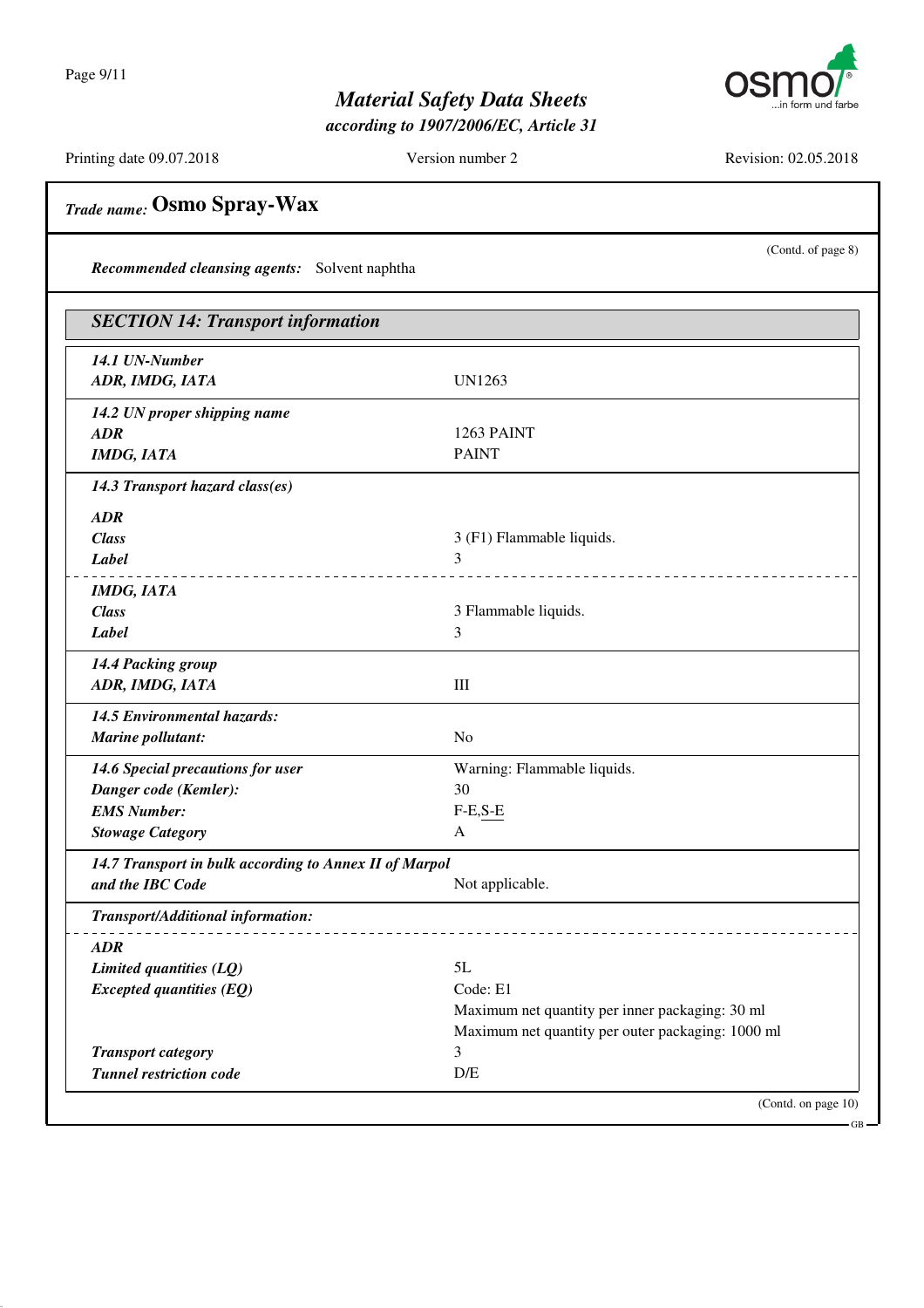

*according to 1907/2006/EC, Article 31*

Printing date 09.07.2018 Version number 2 Revision: 02.05.2018

(Contd. of page 9)

GB

## *Trade name:* **Osmo Spray-Wax**

*IMDG Limited quantities (LQ)* 5L *Excepted quantities (EQ)* Code: E1

Maximum net quantity per inner packaging: 30 ml Maximum net quantity per outer packaging: 1000 ml

*UN "Model Regulation":* UN1263, PAINT, 3, III

#### *SECTION 15: Regulatory information*

*15.1 Safety, health and environmental regulations/legislation specific for the substance or mixture*

| Directive 2012/18/EU                           |                                                                                                |
|------------------------------------------------|------------------------------------------------------------------------------------------------|
| Qualifying quantity (tonnes) for               |                                                                                                |
| <i>the application of lower-tier</i>           |                                                                                                |
| requirements                                   | 5.000 t                                                                                        |
| <i><b>Qualifying quantity (tonnes) for</b></i> |                                                                                                |
| <i>the application of upper-tier</i>           |                                                                                                |
| requirements                                   | 50.000 t                                                                                       |
| <b>National regulations:</b>                   |                                                                                                |
| $VOC$ (EC)                                     | $<$ 500 g/l (VOC-max. = 500 g/l (2010 A/i))                                                    |
|                                                | <b>15.2 Chemical safety assessment:</b> A Chemical Safety Assessment has not been carried out. |

#### *SECTION 16: Other information*

This information is based on our present knowledge. However, this shall not constitute a guarantee for any specific product features and shall not establish a legally valid contractual relationship.

| <b>Relevant phrases</b>        | H226 Flammable liquid and vapour.<br>H304 May be fatal if swallowed and enters airways.<br>H336 May cause drowsiness or dizziness.<br>H412 Harmful to aquatic life with long lasting effects.                                   |
|--------------------------------|---------------------------------------------------------------------------------------------------------------------------------------------------------------------------------------------------------------------------------|
|                                |                                                                                                                                                                                                                                 |
| <b>Department issuing SDS:</b> | product safety department                                                                                                                                                                                                       |
| Contact:                       | Hr. Dr. Starp                                                                                                                                                                                                                   |
| Abbreviations and acronyms:    | ADR: Accord européen sur le transport des marchandises dangereuses par Route (European Agreement)<br>concerning the International Carriage of Dangerous Goods by Road)<br>IMDG: International Maritime Code for Dangerous Goods |
|                                | IATA: International Air Transport Association<br>GHS: Globally Harmonised System of Classification and Labelling of Chemicals                                                                                                   |
|                                | EINECS: European Inventory of Existing Commercial Chemical Substances                                                                                                                                                           |
|                                | <b>ELINCS: European List of Notified Chemical Substances</b>                                                                                                                                                                    |
|                                | CAS: Chemical Abstracts Service (division of the American Chemical Society)                                                                                                                                                     |
|                                | VOC: Volatile Organic Compounds (USA, EU)                                                                                                                                                                                       |
|                                | LC50: Lethal concentration, 50 percent                                                                                                                                                                                          |
|                                | LD50: Lethal dose, 50 percent                                                                                                                                                                                                   |
|                                | (Contd. on page $11$ )                                                                                                                                                                                                          |